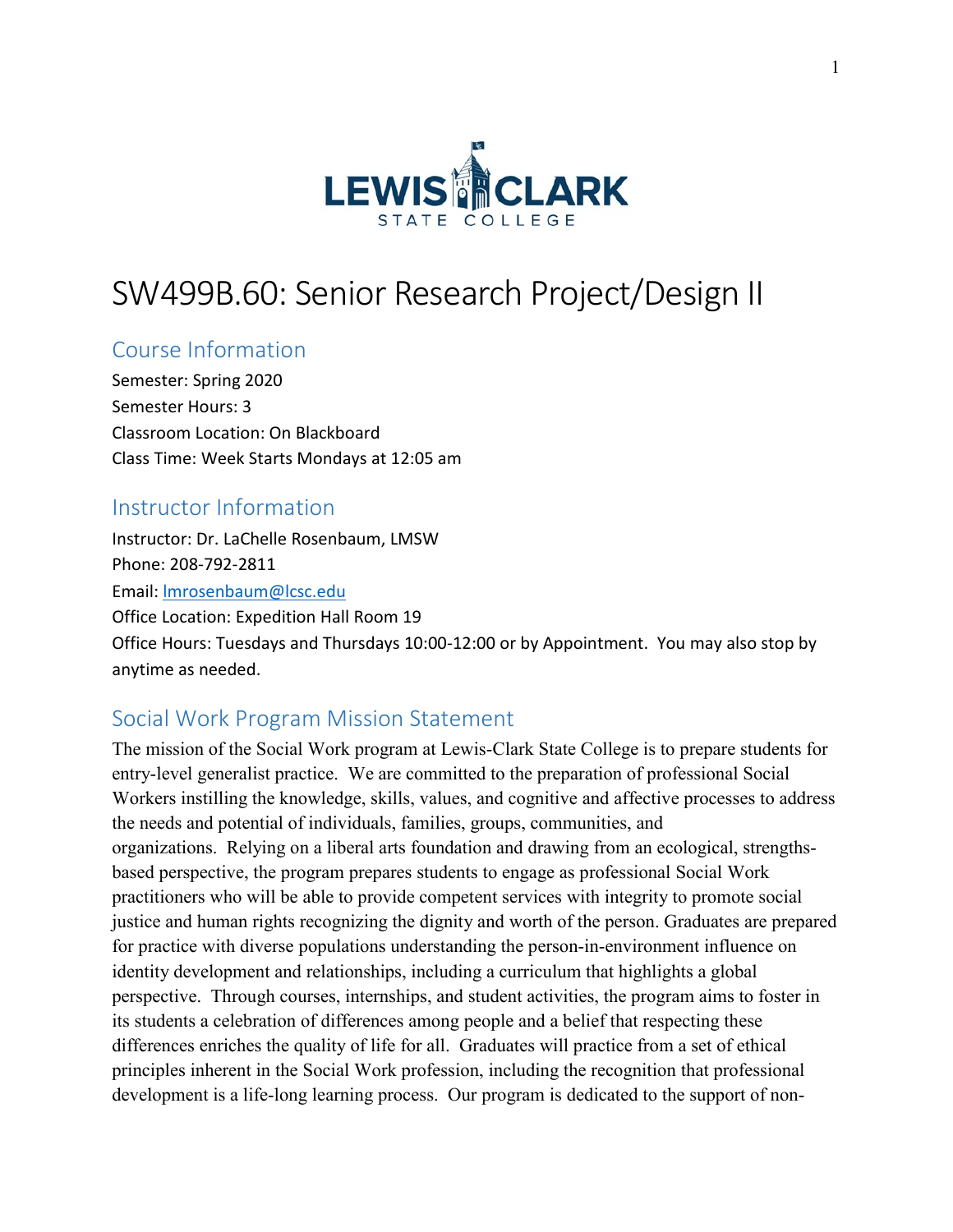traditional age, rural, and lower income students. The program is also devoted to providing students the opportunity to engage in meaningful social science research projects (often program evaluation or needs assessments) through our research sequence, which culminates in a public symposium. (Revised September 2019)

### Course Description

This is the second course in a series designed to guide students through the process of completing the research project they proposed and began in SW 499A. The final product that students will complete is a paper that explains their work and results. If the research project directly involves human subjects, the Human Subjects Review Committee must approve the proposal before it is undertaken. This final paper must include the Introduction, Literature Review, Research Concerns, Methodology, Findings, and Discussion and Implication. It will also be APA formatting throughout. The final requirement of the research project is a power point presentation. This presentation will be professionally made to a group of faculty and students. Pre-requisite: SW499A, SW497A, SW498A, and SW443. Co-requisite: SW497B, SW498B, and SW480.

### Introduction and Overview

Social work generalist practice entails the steps of engaging and assessing the client system, planning an intervention strategy, implementing the intervention with the client system, evaluating each step in the process, terminating with the client system appropriately, and following-up with the client and referral sources where needed.

This course focuses on the above evaluation step. Much of our understanding about individuals, groups, families, communities, and organizations are obtained through the testing of theories about these entities. As Social Work practitioners, we need the knowledge and skills to assess, identify, develop and test interventions to measure success with the client system and to improve services we offer to these clients. In addition, *The Code of Ethics of the National Association of Social Workers* requires us to add to the knowledge base of the profession wherever possible.

### Purpose of the Course in the Curriculum

The expected student outcomes in the Research sequence consolidate learning from all other components of the curriculum. Skills learned in the first year knowledge building sequence are built on and enhanced. The Human Behavior and Social Environment (HBSE) sequence is built on and enhanced. The HBSE sequence is one of the major foundations for understanding the philosophies, processes, product and context of Group-centered social work research. The various theory and methods courses, fieldwork, and the student's specialized interests as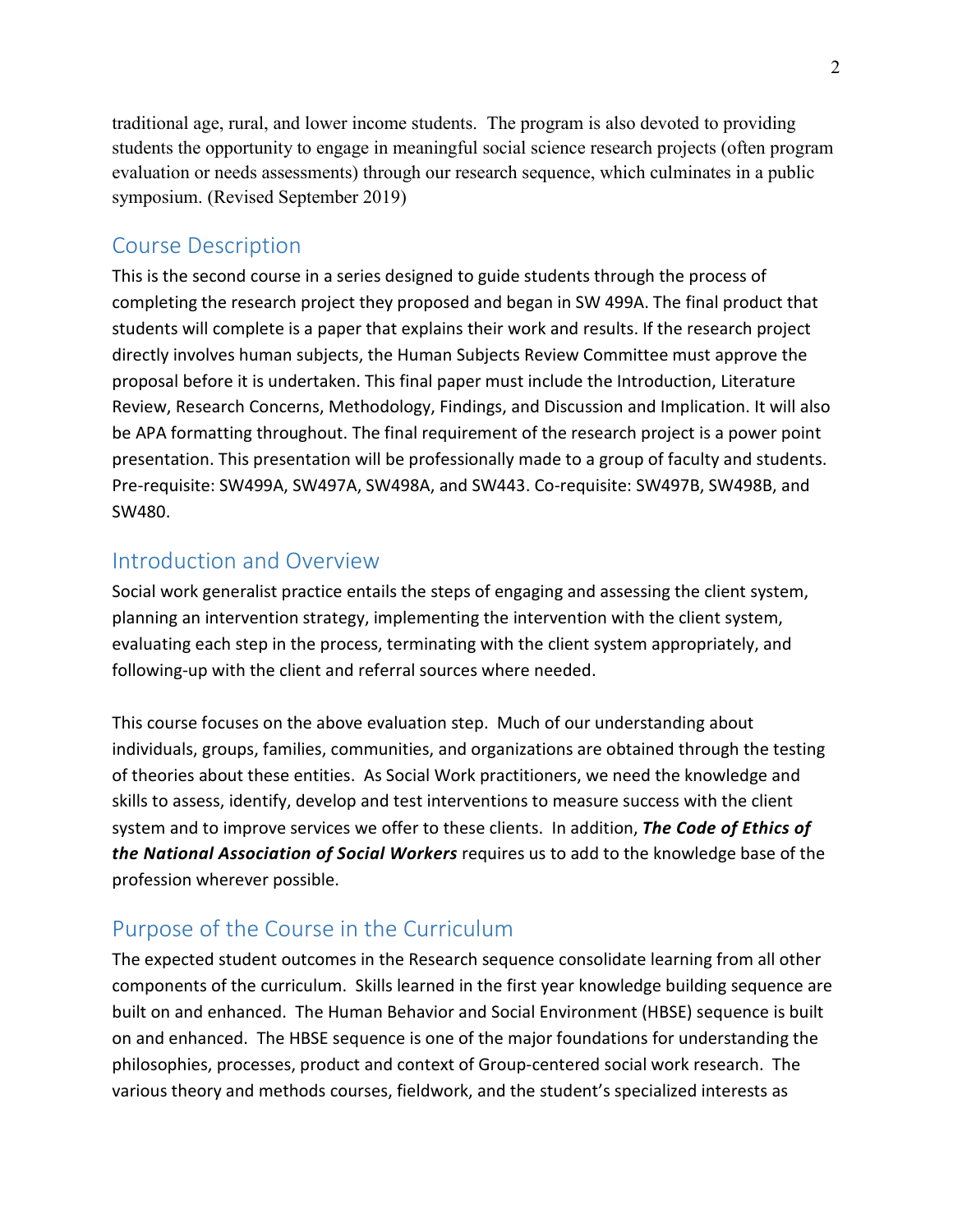pursued through selective focusing in various courses, aid them in the formulation of researchable questions. The Social Welfare Services and Policy sequence provides a foundation for understanding the environment for social research including constraints, incentives, and ethical issues, as well as being the source of policy and service delivery questions requiring empirical investigations. The sequence draws heavily upon the HBSE knowledge and the generalist practice perspective.

## Competencies & Practice Behaviors (Expected Learning Outcomes) Met in Course

The Council on Social Work Educations sets educational standards for all accredited social work programs. The *2015 Educational and Policy Accreditation Standard (EPAS)* establishes 9 Core Competencies and 31 Practice Behaviors that social work students are expected to meet upon graduation from an accredited BSW Program. Professional Social Work Education is competency-based education.

### Educational Policy 2.1: Core Competencies Definition

*Competency-based education is an outcome performance approach to curriculum design. Competencies are measurable practice behaviors that are comprised of knowledge, values, and skills. The goal of the outcome approach is to demonstrate the integration and application of the competencies in practice with individuals, families, groups, organizations and communities.*

Because of the focus on competency-based education, the faculty has identified within the LCSC curriculum where the Core Competencies and Practice Behaviors are addressed and measured. Below are the Core Competencies and Practice Behaviors that are addressed in this course. Please note that the Practice Behaviors are linked to the Course Objectives and Assignments.

#### 2015 Social Work Competencies Applied to this Course

| <b>COMPETENCY</b>    | <b>DESCRIPTION</b>                                                 |
|----------------------|--------------------------------------------------------------------|
| <b>COMPETENCY 1:</b> | <b>Demonstrate Ethical &amp; Professional Behavior</b>             |
| 1.1                  | make ethical decisions by applying the standards of the NASW       |
|                      | Code of Ethics, relevant laws and regulations, models for ethical  |
|                      | decision-making, ethical conduct of research, and additional codes |
|                      | of ethics as appropriate to context                                |
| 1.3                  | demonstrate professional demeanor in behavior; appearance; and     |
|                      | oral, written, and electronic communication                        |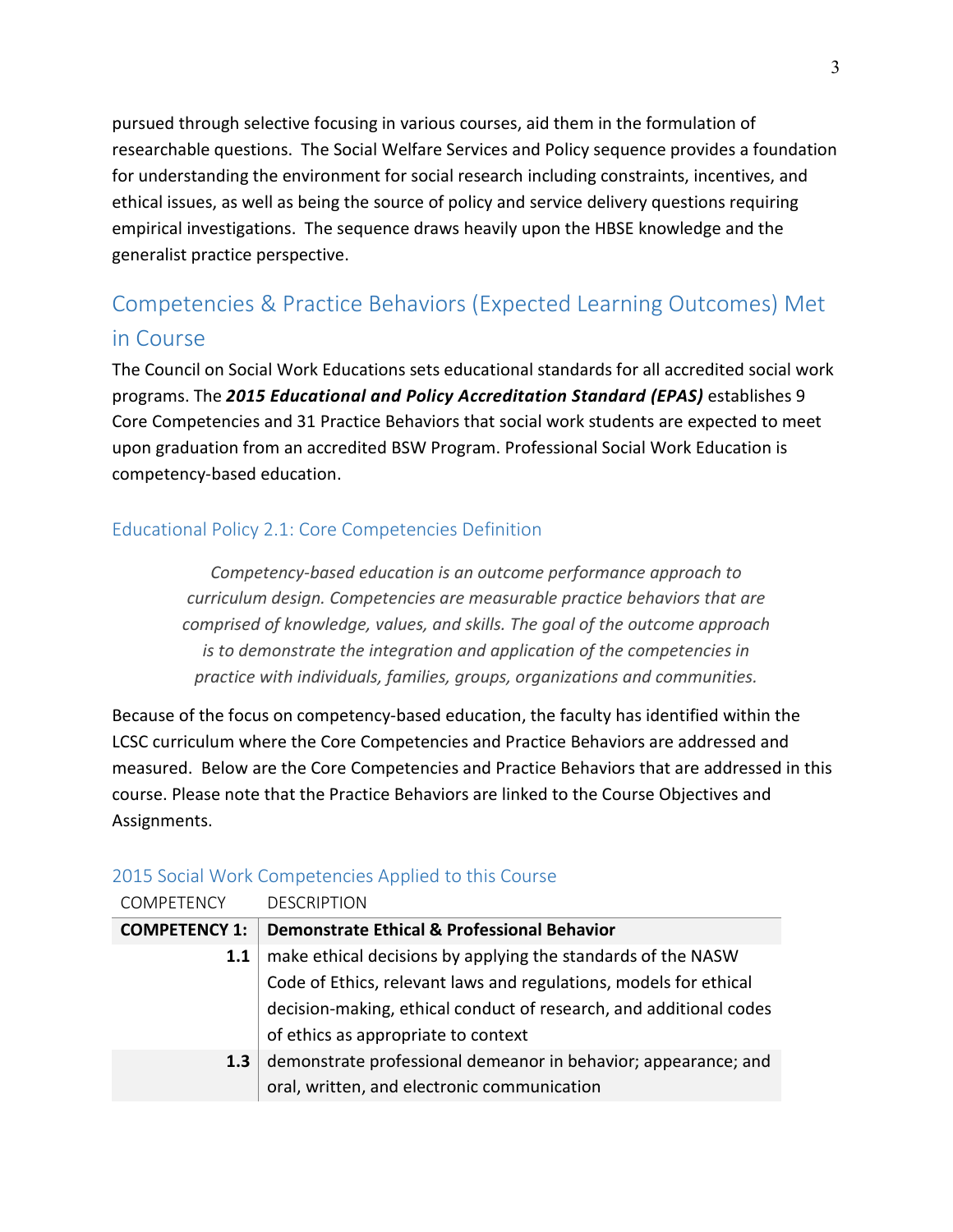| COMPETENCY           | <b>DESCRIPTION</b>                                                  |  |  |
|----------------------|---------------------------------------------------------------------|--|--|
| 1.4                  | use technology ethically and appropriately to facilitate practice   |  |  |
|                      | outcomes                                                            |  |  |
| 1.5                  | use supervision and consultation to guide professional judgment     |  |  |
|                      | and behavior                                                        |  |  |
| <b>COMPETENCY 2:</b> | <b>Engage Diversity and Difference in Practice</b>                  |  |  |
| 2.2                  | present themselves as learners and engage clients and               |  |  |
|                      | constituencies as expert of their own experiences                   |  |  |
| 2.3                  | apply self-awareness and self-regulation to manage the influence    |  |  |
|                      | of personal biases and values in working with diverse clients and   |  |  |
|                      | constituencies                                                      |  |  |
| <b>COMPETENCY 3:</b> | Advance Human Rights and Social, Economic and Environmental         |  |  |
|                      | <b>Justice</b>                                                      |  |  |
| 3.1                  | apply their understanding of social, economic, and environmental    |  |  |
|                      | justice to advocate for human rights at the individual and system   |  |  |
|                      | levels                                                              |  |  |
| 3.2                  | engage in practices that advance social, economic, and              |  |  |
|                      | environmental justice                                               |  |  |
| <b>COMPETENCY 4:</b> | Engage in Practice-informed Research and Research-informed          |  |  |
|                      | <b>Practice</b>                                                     |  |  |
| 4.1                  | use practice experience and theory to inform scientific inquiry and |  |  |
|                      | research                                                            |  |  |
| 4.2                  | apply critical thinking to engage in analysis of quantitative and   |  |  |
|                      | qualitative research methods and research findings                  |  |  |
| 4.3                  | use and translate research evidence to inform and improve           |  |  |
|                      | practice, policy, and service delivery                              |  |  |
| <b>COMPETENCY 8:</b> | Intervene with Individuals, Families, Groups, Organizations, and    |  |  |
|                      | <b>Communities</b>                                                  |  |  |
| 8.4                  | negotiate, mediate, and advocate with and on behalf of diverse      |  |  |
|                      | clients and constituencies                                          |  |  |
| <b>COMPETENCY 9:</b> | <b>Evaluate Practice with Individuals, Families, Groups,</b>        |  |  |
|                      | <b>Organizations, and Communities</b>                               |  |  |
| 9.1                  | select and use appropriate methods for evaluation of outcomes       |  |  |
| 9.2                  | apply knowledge of human behavior and the social environment,       |  |  |
|                      | person-in-environment, and other multidisciplinary theoretical      |  |  |
|                      | frameworks in the evaluation of outcomes                            |  |  |
| 9.3                  | critically analyze, monitor, and evaluate intervention and program  |  |  |
|                      | processes and outcomes                                              |  |  |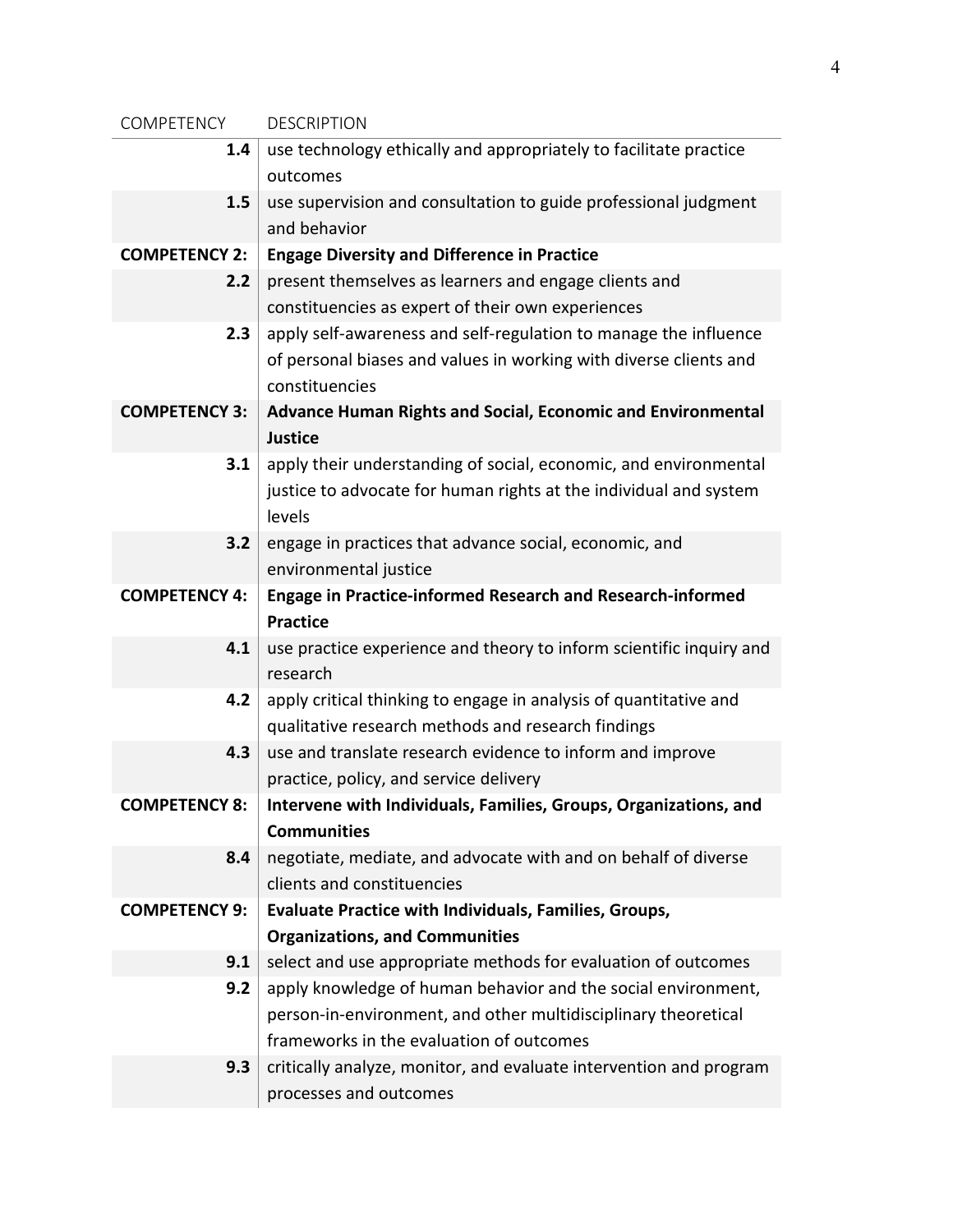#### COMPETENCY DESCRIPTION

**9.4** apply evaluation findings to improve practice effectiveness at the micro, mezzo, and macro levels

### Required Textbooks

American Psychological Association. (2010). *Publication manual of the American Psychological*  Association (6<sup>th</sup> Ed.). Washington, D.C.: Author.

Salkind, N. J. (2017). *Statistics for People Who (Think They) Hate Statistics: Using Microsoft Excel*  2016 (4<sup>th</sup> Ed.). Thousand Oaks, CA: Sage Publications, Inc.

### Classroom Expectations

#### Attendance

The primary teaching approach in this class will be online learning. Materials in the course will be presented through discussion board, video lectures, group peer evaluation, and research meetings. Students will be responsible for all materials presented online. Assigned readings and topics for the week are outlined in the Schedule and students are expected to engage with all material assigned. Although physical absences are irrelevant to this on-line course, weekly material will be graded. Late work will be discussed later.

#### Shared Client and Agency Information

In the discussion posts, students and professors will occasionally discuss clients and agencies. In these discussions, it is expected that information about clients and agencies should be disguised or eliminated if clients could be identified and that this information is to be held in confidence within the bounds of the Code of Ethics. You must disguise the identity of clients in written assignments including changing the name of the client.

#### Deadline for Submission of Class Assignments

- 1. Assignments must be submitted to the instructor at the time and method indicated in this syllabus unless otherwise arranged and approved by the instructor.
	- a. All assignments over 50 points must be submitted to pass the course.
	- a. Quizzes, discussions, and assignments are due on the dates listed on the syllabus or as scheduled by the instructor of this course.
	- b. If due to extreme extenuating circumstances, the student is unable to turn a paper in on time, please communicate with the instructor to set an alternative date.
- 2. Extra Credit: There are no extra credit assignments for this course.

#### Re-write Policy

Rewrites are not an option in this class. If you have any questions regarding the assignment, please do not hesitate to meet with this instructor. As the assignments are given on the first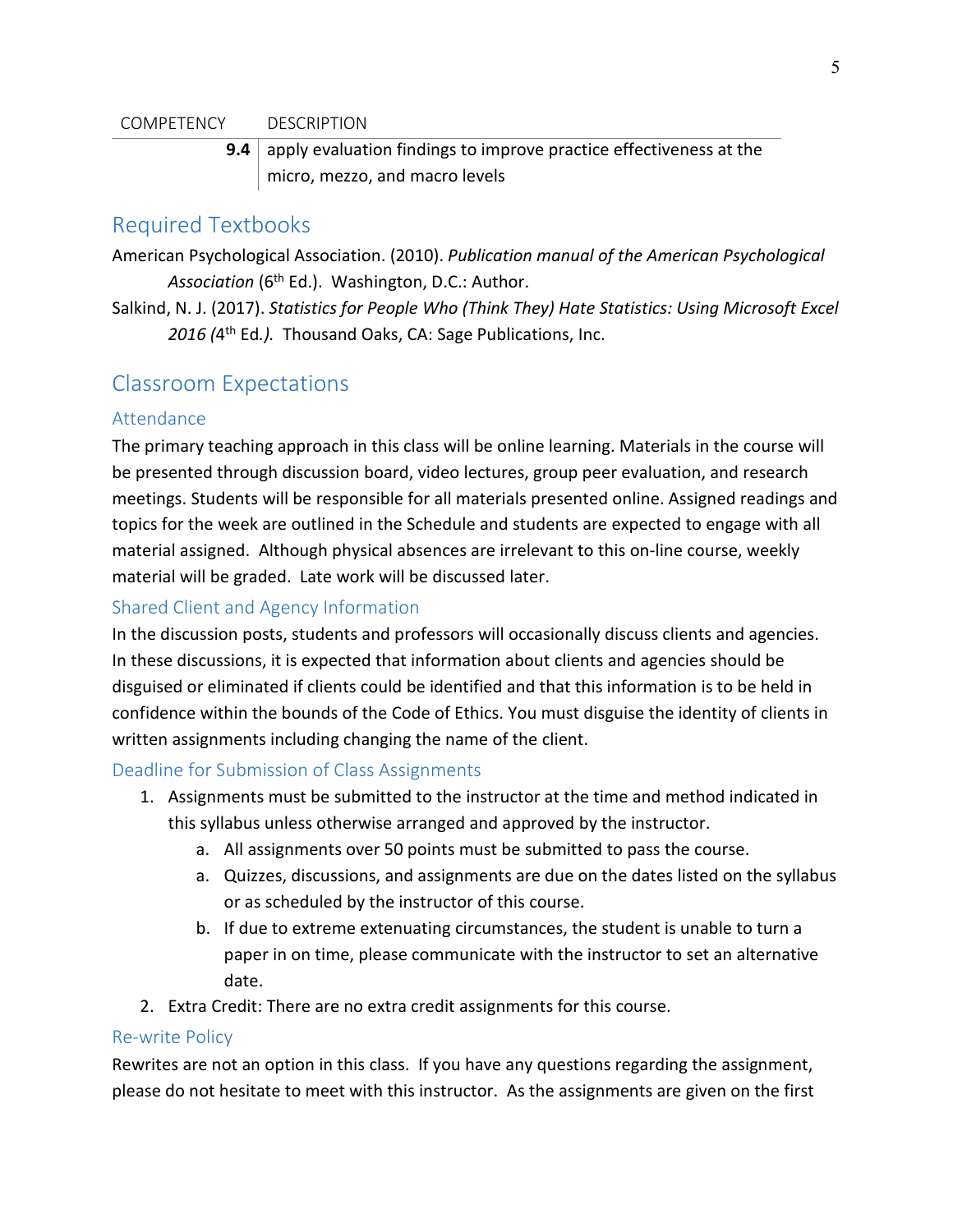day of class (or at least two weeks before the assignment is due for pedagogical reasons) and because sufficient time is given, it is expected that quality work be submitted.

#### Professional Writing Standards

All printed work submitted to this professor should be prepared at a college standard of professional editing in accordance with the *Publication Manual of the American Psychological Association (6th Ed.)*. Therefore, allow sufficient preparation time for proofreading and correction of typos, misspellings, and grammatical errors.

The reason for this expectation is that professionals are often judged based upon the quality of their written work. Carelessness in spelling and editing suggests that there will also be mistakes in the substance of the work. Therefore, written work, which has misspellings and other editing problems, will be graded down on this basis alone. All work must be completed in 12-point font, preferably Times New Romans style or a similarly readable style.

**Note:** The efforts you make will help you with your courses at LCSC as well as throughout your professional career because you will continue to be judged by other professionals based on your written work.

#### Academic Honesty and Plagiarism

Part of the mission of Lewis-Clark State is to educate students to be ethical. Students share with the faculty the responsibility for academic honesty and integrity. The College expects its students to do their own academic work. In addition, it expects active participation and equitable contributions of students involved in group assignments. Violation of the Academic Integrity Statement, in whole or part, could result in an "F" grade for the course. In addition to action by the professor, all incidents will be reported to the Social Work Program Director and possibly the Vice President of Student Affairs. The following acts of academic dishonesty are not acceptable:

- Cheating: using or attempting to use unauthorized materials, information, or study aids in any academic exercise (e.g., an exam).
- Fabrication: unauthorized falsification or invention of any information or citation in an academic exercise (e.g., a paper reference).
- Plagiarism: representing the words or ideas of another as one=s own in any academic exercise (e.g., failing to cite references appropriately or taking verbatim from another source).
- Facilitating academic dishonesty: helping or attempting to help another to commit academic dishonesty (e.g., allowing another to copy from your test or use your work).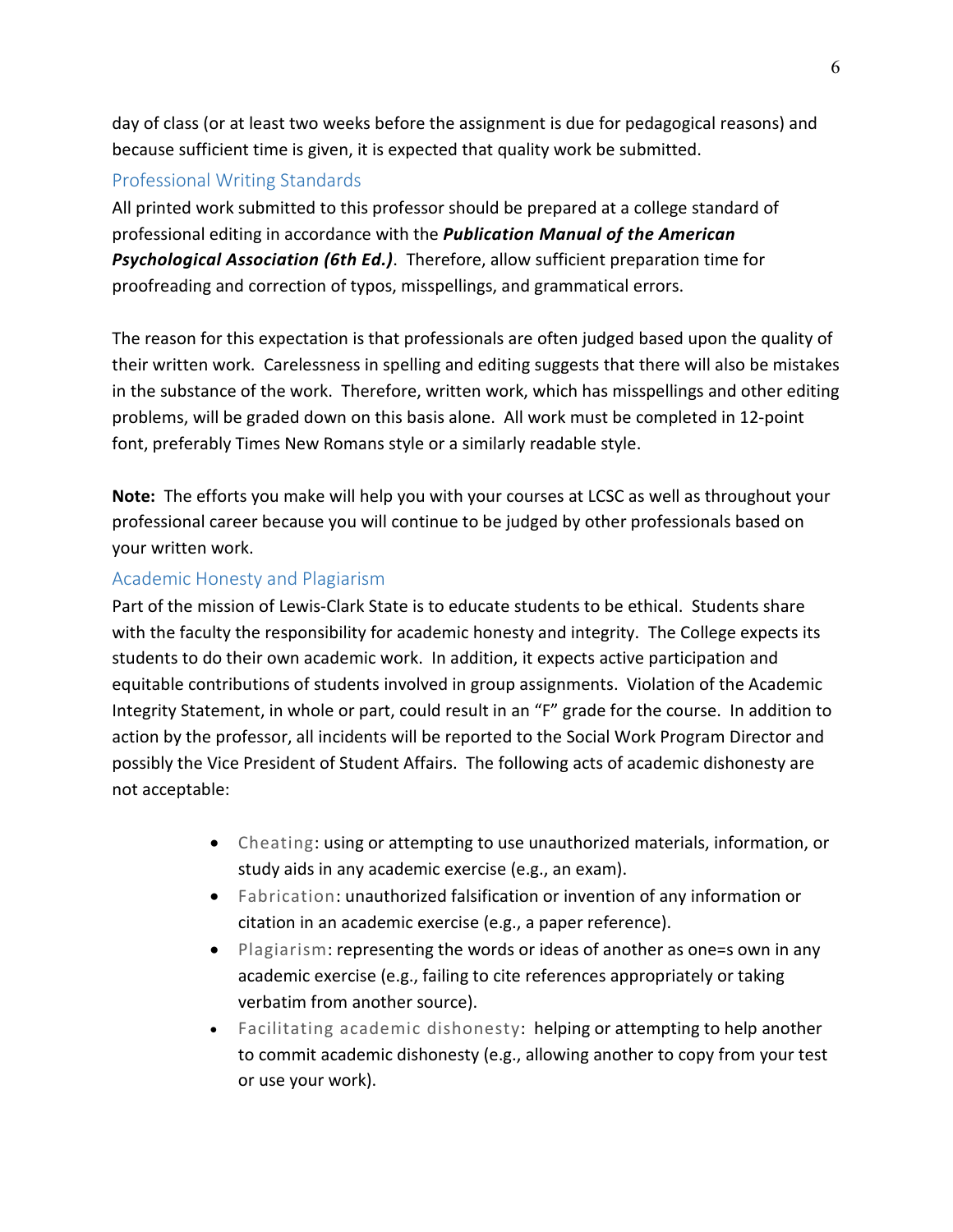#### Challenging a Grade

Students who wish to challenge a grade must do so in writing within one week of receiving a grade. I will consider your request and determine whether to review your grade. If I choose to review your grade, I will review your assignment in full and may adjust your grade up or down.

#### Social and Economic Justice

#### Lewis-Clark State College's Statement of Inclusion

*Regardless of race, color, age, sex, religion, national origin, disability, veteran status, or sexual orientation, you will be treated and respected as a human being.* Please visit [LCSC's Diversity](http://www.lcsc.edu/diversity/) web page for more information.

#### Social Work Program Expectations

The faculty members of the Social Work Program believe that we all share a responsibility for championing social and economic justice for all members of society. Guided by the *NASW Code of Ethics*, social workers should strive to:

- Eliminate personal and institutional discrimination,
- Ensure access to needed resources and opportunities for all persons,
- Expand options and opportunities for everyone, but especially for persons who are disadvantaged or disenfranchised,
- Respect cultural diversity in society,
- Advocate changes that improve social conditions and promote social justice,
- Encourage participation in the democratic process, and
- Encourage people to develop their own voice.

### Grading Procedures

#### Grading Scale

| Letter Grade | Percentage | <b>Letter Grade</b> | Percentage      |
|--------------|------------|---------------------|-----------------|
| A            | 93-100%    | А-                  | 90-92.9%        |
| B+           | 87-89.9%   | B                   | 83-86.9%        |
| $B -$        | 80-82.9%   | C+                  | 77-79.9%        |
|              | 73-76.9%   | C-                  | 70-72.9%        |
|              | 60-69.9%   |                     | 59.9% and below |

#### Grade Definitions

| <b>LETTER</b> | <b>DEFINITION</b>                                                 |
|---------------|-------------------------------------------------------------------|
| <b>GRADE</b>  |                                                                   |
|               | Above and beyond                                                  |
| B             | Appropriate college level work meeting the syllabus' expectations |
|               | Minimal level for content and written communication               |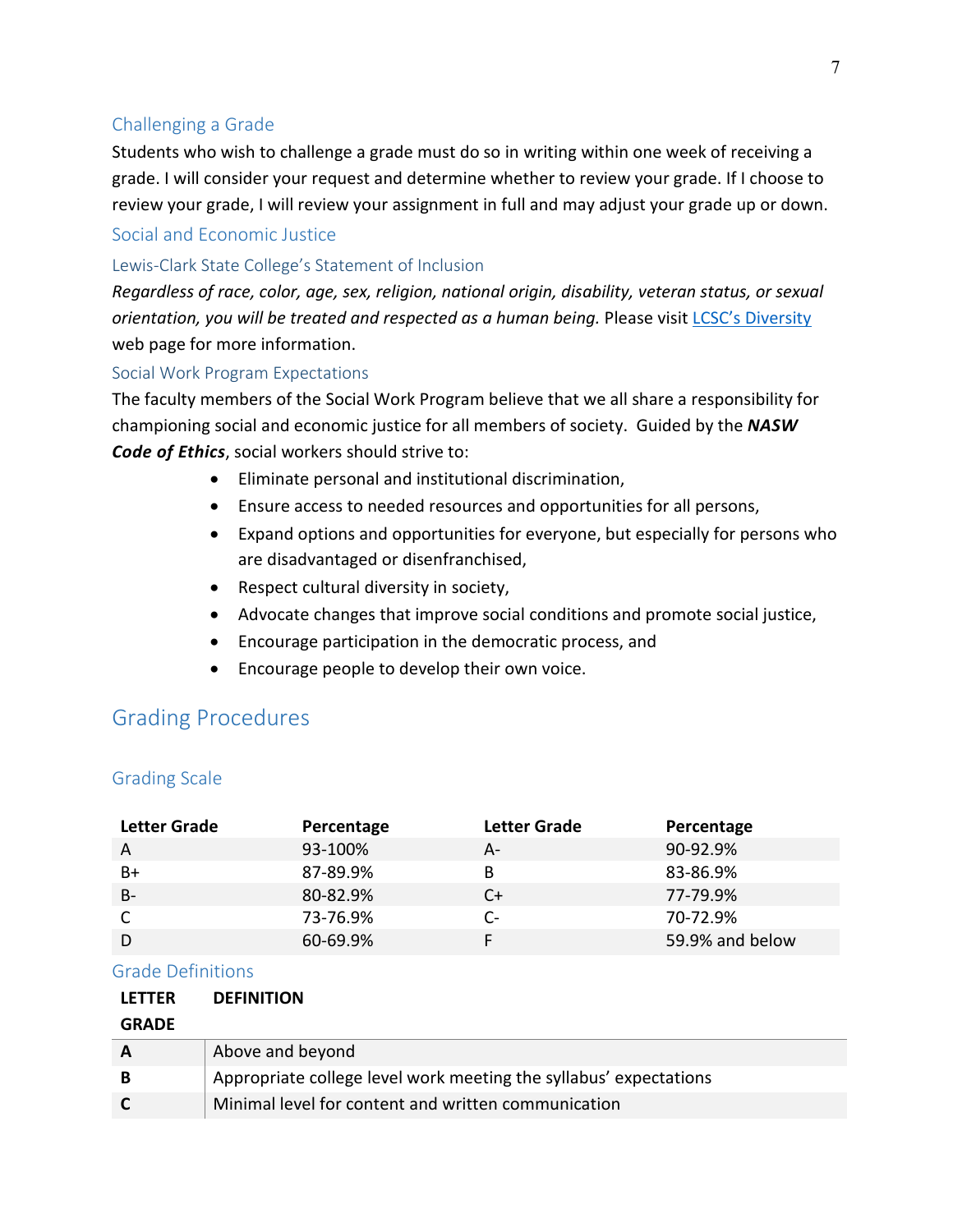#### **LETTER DEFINITION**

#### **GRADE**

| D | Poor content or poor written communication, and/or incomplete, and/or late |
|---|----------------------------------------------------------------------------|
|   | Below minimum standards for content and written communication, incomplete, |
|   | and/or late                                                                |

### Class Assignments

#### **1. Quizzes (100 Points)**

a. Students are expected to read the textbook's assigned chapter weekly. Reading quizzes are *due by midnight on Wednesday*. Please read the required reading before attempting the quiz. There will be 9 reading quizzes and 1 syllabus quiz at 10 points each for a total of 100 points.

#### **2. Work Sheets (140 Points)**

**a.** During 7 of the 16 weeks you will have an opportunity to actively engage in descriptive and inferential statistical analysis by utilizing Excel. Video lectures and detailed instruction sheets will guide you through the process. At the end of each of those 7 weeks you will submit your Data Sheets for points (20 points each).

#### **3. Qualitative Article Presentation (60 Points)**

- a. Select and submit Qualitative Research Article that is high quality, interesting, and peer reviewed that is somehow connected to your research topic (10 points).
- b. Present the content and implications of your Qualitative Research Article within the discussion board (50 points).

#### **4. Advising Appointments (40 Points)**

**a.** During the semester each student will have four opportunities to check in with their instructor for advising appointments to discuss their research and data analysis through video or phone conferencing (10 points each).

#### **5. Analysis and Findings Section (160 Points)**

- a. Re-introduce your research topic to your class through a Discussion Board (20 points).
- b. Data and Validation Worksheets due through Canvas (20 points).
- c. Analysis Plan due through Canvas (20 points).
- d. Analysis and Finding Section due through Canvas (100 points).
	- i. Using the detailed outline and Analysis & Findings Section Rubric as a guide, complete the Analysis & Findings Section and submit an electronic copy through Canvas.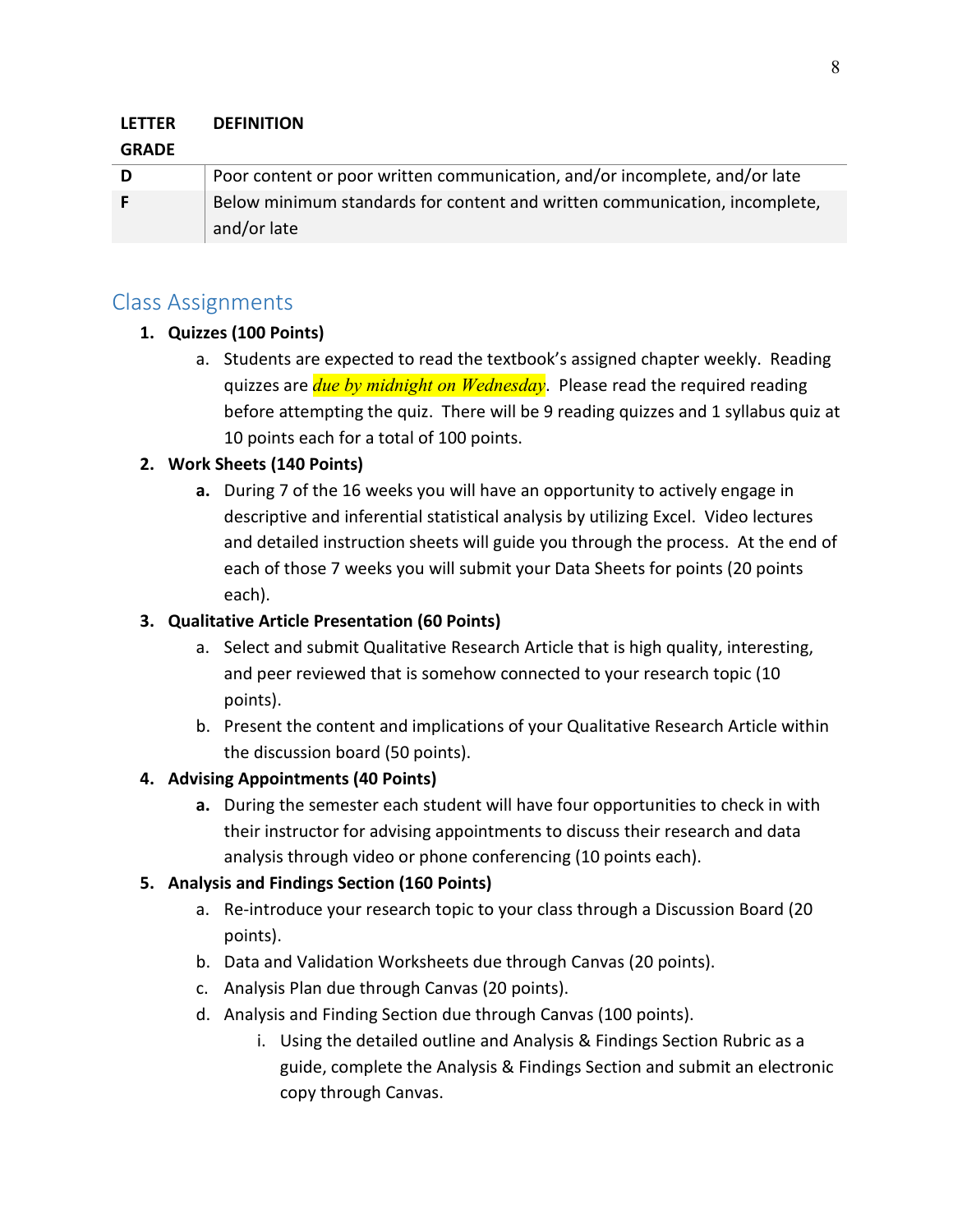#### **6. Discussion Section (100 Points)**

- a. Discussion Section due through Canvas (100 points).
	- i. Using the detailed outline and Discussions Rubric as a guide, complete
	- the Discussions Section and submit an electronic copy through Canvas.

#### **7. Infographic, Practice, and Presentation (200)**

- a. Using the detailed outline and Presentation Rubric as a guide, develop a professional Infographic for your Final Research Presentation.
	- i. Peer Review through Canvas Discussion Board (40 points)
	- ii. Infographic Document (100)
	- iii. Professional Presentation (60)

#### **8. Completed Final Research Paper (200 Points)**

- a. Final Research Paper due through Canvas
	- i. Using the detailed outline and Final Research Proposal rubric as a guide, include the Introduction, Literature Review, Methodology, Analysis and Findings, and Discussions sections with corrections and revisions from previous submission and professor feedback.
	- ii. Please submit a copy of your paper to your field agency if your IRB reported you would.

### SW499B.60 SP2022 Tentative Class Schedule

*Quizzes are due Wednesday by midnight, Discussion Board initial posts are due Friday by midnight, and all other assignments are due Sunday by Midnight unless otherwise indicated.*

| Week & Date                 | <b>Activity</b>             | <b>Readings</b>       | <b>Assignments - Points</b> |
|-----------------------------|-----------------------------|-----------------------|-----------------------------|
| Week 1, Jan 18-23           | Syllabus & Overview         | No Readings           | Syllabus Quiz - 10          |
|                             | of Class                    |                       | Re-Intro Research           |
|                             |                             |                       | Disc. Board $-20$           |
| Week 2, Jan 24-30           | <b>Overview Statistics,</b> | Chapters 1, 1A, 1B, & | Reading Quiz - 10           |
|                             | Excel, & Data &             | 1C if you use a Mac   | Get Started WS - 20         |
|                             | <b>Validation Sheets</b>    | Computer              | Qual Article - 10           |
| <b>Week 3, Jan 31-Feb 6</b> | <b>Measures of Central</b>  | Chapters 2 & 3        | Reading Quiz - 10           |
|                             | Tendency,                   |                       | Desc. Stats $WS - 20$       |
|                             | Descriptive Stats, &        |                       | Advising Apt. $1 - 10$      |
|                             | Variability                 |                       |                             |
| <b>Week 4, Feb 7-13</b>     | Figures, Charts, &          | Chapter 4 & 20        | Reading Quiz $-10$          |
|                             | <b>Pivot Tables</b>         |                       | Qualitative Disc.           |
|                             |                             |                       | Board $-50$                 |